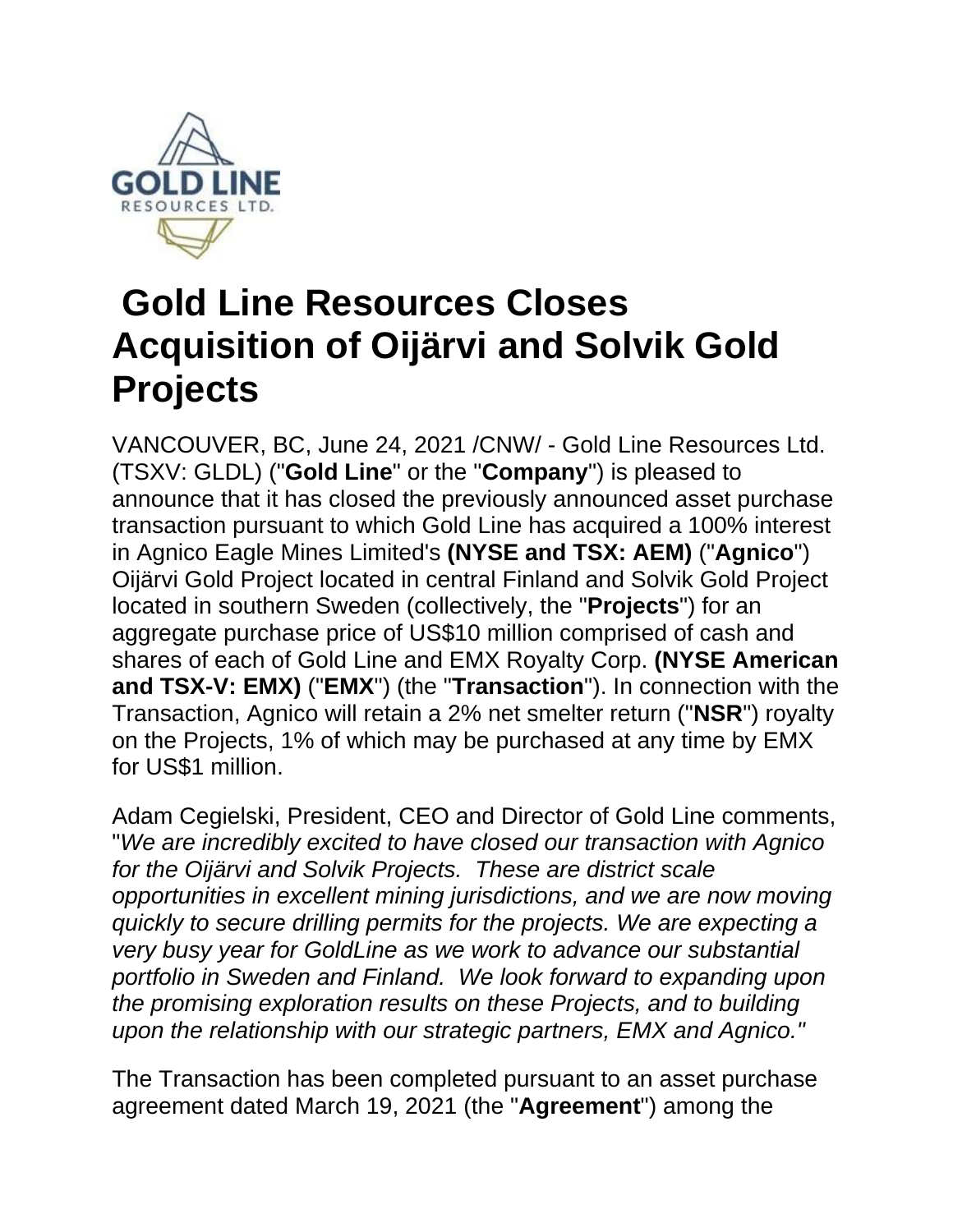Company, EMX, Agnico, Agnico Eagle Finland Oy and Agnico Eagle Sweden AB.

Consideration for the Transaction is US\$10 million, comprised of US\$7 million in cash, US\$1.5 million in common shares of EMX ("**EMX Shares**") and US\$1.5 million in common shares of Gold Line ("**Gold Line Shares**"), which is required to be paid to Agnico as follows:

| Date                                                            | Cash Payments (USD) | <b>EMX Shares</b>                     |                        |
|-----------------------------------------------------------------|---------------------|---------------------------------------|------------------------|
|                                                                 |                     | 'I (USD)                              | Gold Line Shares (USD) |
| Upon signing of the Purchase Agreement                          | \$750,000 (paid)    | \$375,000 (issued) \$375,000 (issued) |                        |
| On the first anniversary of the Purchase Agreement              | \$1,500,000         | \$500,000                             | \$500,000              |
| On the second anniversary of the Purchase Agreement \$1,750,000 |                     | \$625,000                             | \$625,000              |
| On the third anniversary of the Purchase Agreement              | \$3,000,000         |                                       |                        |
| Total                                                           | 57,000,000          | \$1,500,000                           | \$1,500,000            |

In addition, EMX will receive cash and share payments from Gold Line as set out in the table below:

| Date                                                          | (USD)     | Cash Payments Gold Line Shares<br>(USD) |
|---------------------------------------------------------------|-----------|-----------------------------------------|
| Upon signing of the Purchase Agreement                        |           | \$375,000 (issued)                      |
| On the first anniversary of the Purchase Agreement            | \$250,000 | \$250,000                               |
| On the second anniversary of the Purchase Agreement \$312,500 |           | \$312,500                               |
| <b>Total</b>                                                  | \$562.500 | \$937,500                               |

In connection with the Transaction, the Company paid finder's fees of 2% to two arm's length parties, Fiore Management & Advisory Corp. and Winchester Securities Corporation, who assisted in facilitating the Transaction, totalling approximately \$200,000, which was paid by issuing an aggregate of 423,050 Gold Line Shares evenly between the two parties. These securities are subject to a hold period of four (4) months plus one day, expiring on October 25, 2021.

All Gold Line Shares and EMX Shares issuable in connection with the Transaction are based on the volume-weighted average price for the 20 trading days (the "**20-day VWAP**") prior to the date of issuance, with the exception of the first tranche, which was based on the 20-day VWAP prior to the effective date of the Agreement, being C\$0.59 and C\$4.056, respectively, on March 18, 2021.

## **About Gold Line Resources Ltd.**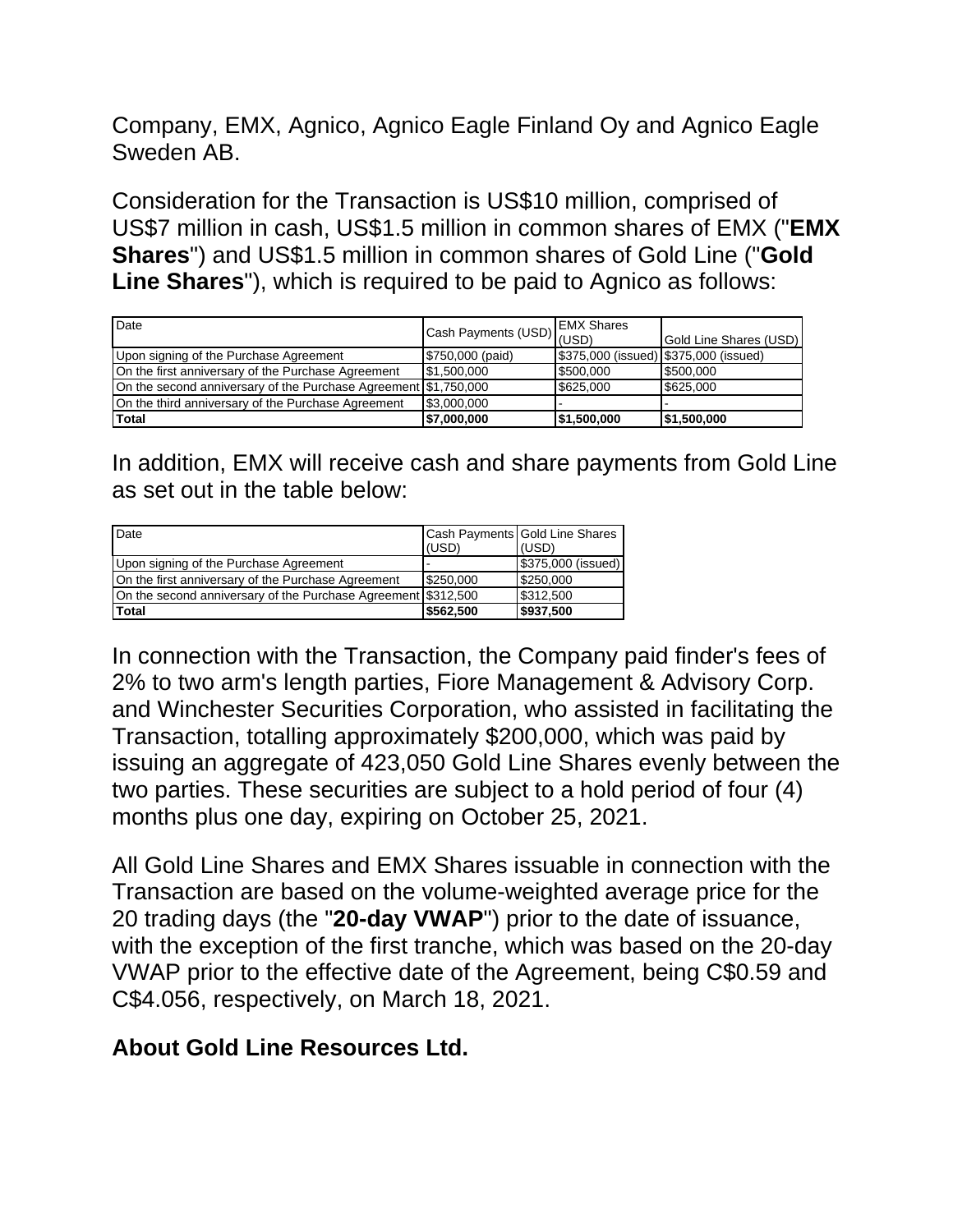Gold Line is focused on advancing gold projects with significant exploration potential in prolific gold-producing regions of Sweden and Finland. Gold Line is working in one of the world's top mining jurisdictions and emerging exploration frontiers due to its strong mineral endowment, stable tenure, straightforward permitting, favourable tax regime and supportive geopolitical landscape.

Gold Line currently holds a prospective portfolio of five gold exploration projects in Sweden: one project is in the Skelleftea belt of north-central Sweden and four projects, including the Långtjärn property, are located within the Gold Line Mineral Belt of north-central Sweden. The projects are located on a 200-kilometre Proterozoic greenstone sedimentary belt that is host to multiple gold showings and deposits.

## **On behalf of the Board of Directors of Gold Line Resources,**

Adam Cegielski CEO & Director

## **FOLLOW US:**

Website:<https://www.goldlineresources.com/> Facebook:<https://www.facebook.com/Gold-Line-Resources> Twitter: [https://twitter.com/GLDL\\_Resources](https://twitter.com/GLDL_Resources) Instagram: [https://www.instagram.com/gold\\_line\\_resources/](https://www.instagram.com/gold_line_resources/) LinkedIn: <https://www.linkedin.com/company/gold-line-resources-ltd>

*Neither the TSX Venture Exchange nor its Regulation Services Provider (as that term is defined in policies of the TSX Venture Exchange) accepts responsibility for the adequacy or accuracy of this release.*

## *Cautionary Note Regarding Forward-Looking Statements*

This news release contains statements that constitute "forwardlooking statements." Such forward looking statements involve known and unknown risks, uncertainties and other factors that may cause Gold Line's actual results, performance or achievements, or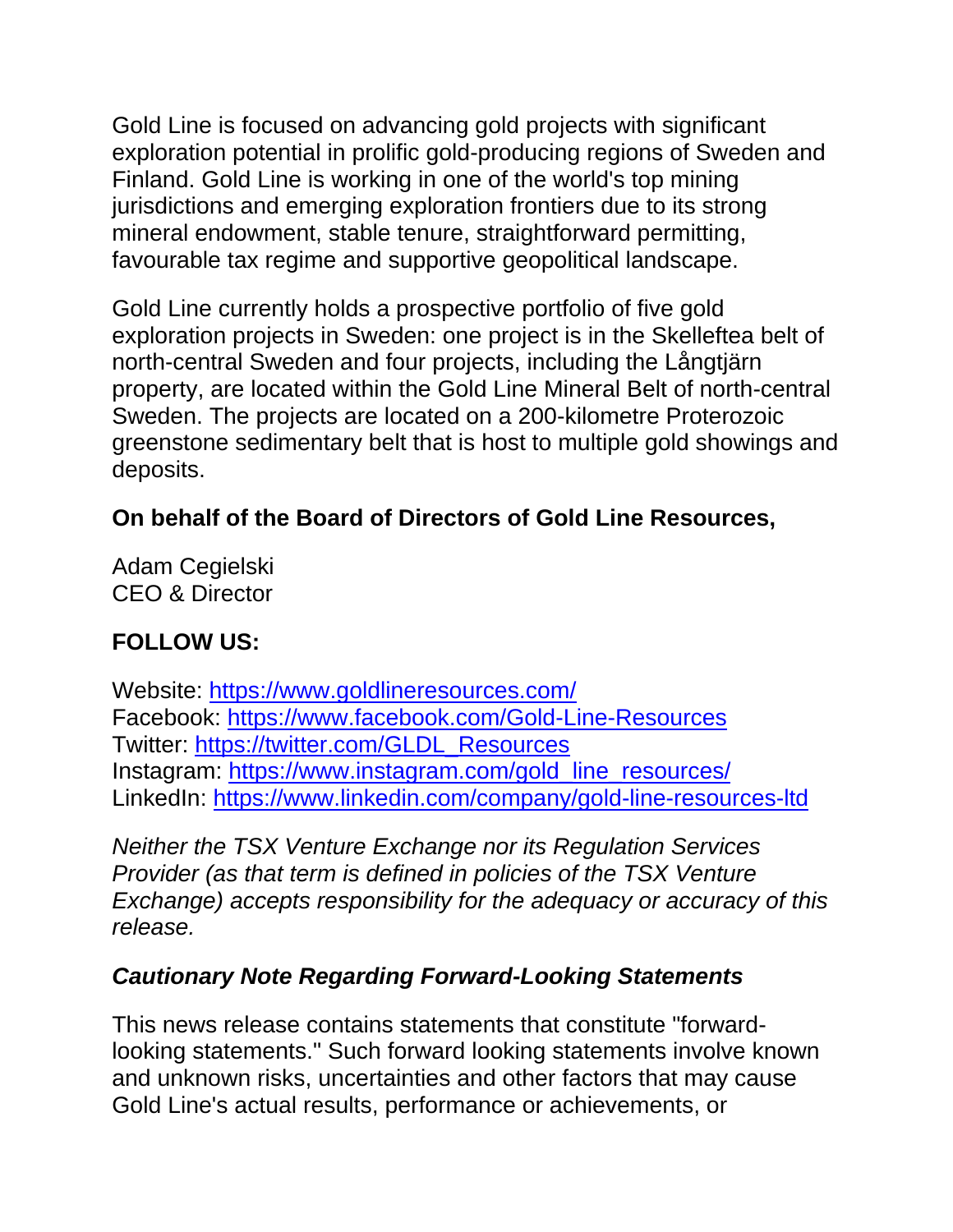developments to differ materially from the anticipated results, performance or achievements expressed or implied by such forwardlooking statements. Forward looking statements are statements that are not historical facts and are generally, but not always, identified by the words "expects," "plans," "anticipates," "believes," "intends," "estimates," "projects," "potential" and similar expressions, or that events or conditions "will," "would," "may," "could" or "should" occur.

Forward-looking statements in this news release include, among others, statements relating to expectations regarding the Transaction, the business, exploration and development plans of Gold Line following completion of the Transaction, the results of exploration and development activities, the anticipated benefits and synergies of the Transaction, and other statements that are not historical facts. Forward-looking statements are based on Gold Line's and EMX's current beliefs and assumptions as to the outcome and timing of future events, including, but not limited to, that the Transaction will be completed as anticipated, and that the anticipated benefits and synergies of the Transaction will be realized. By their nature, forwardlooking statements involve known and unknown risks, uncertainties and other factors which may cause our actual results, performance or achievements, or other future events, to be materially different from any future results, performance or achievements expressed or implied by such forward-looking statements. Such factors and risks include, among others: that there is no assurance that the Transaction will be completed as anticipated, or at all, or that the anticipated benefits or synergies of the Transaction will be realized; following completion of the Transaction, Gold Line may require additional financing from time to time in order to continue its operations which may not be available when needed or on acceptable terms and conditions; compliance with extensive government regulation; domestic and foreign laws and regulations could adversely affect Gold Line's business and results of operations; the stock markets have experienced volatility that often has been unrelated to the performance of companies and these fluctuations may adversely affect the price of Gold Line's or EMX's securities, regardless of its operating performance; and the impact of COVID-19.